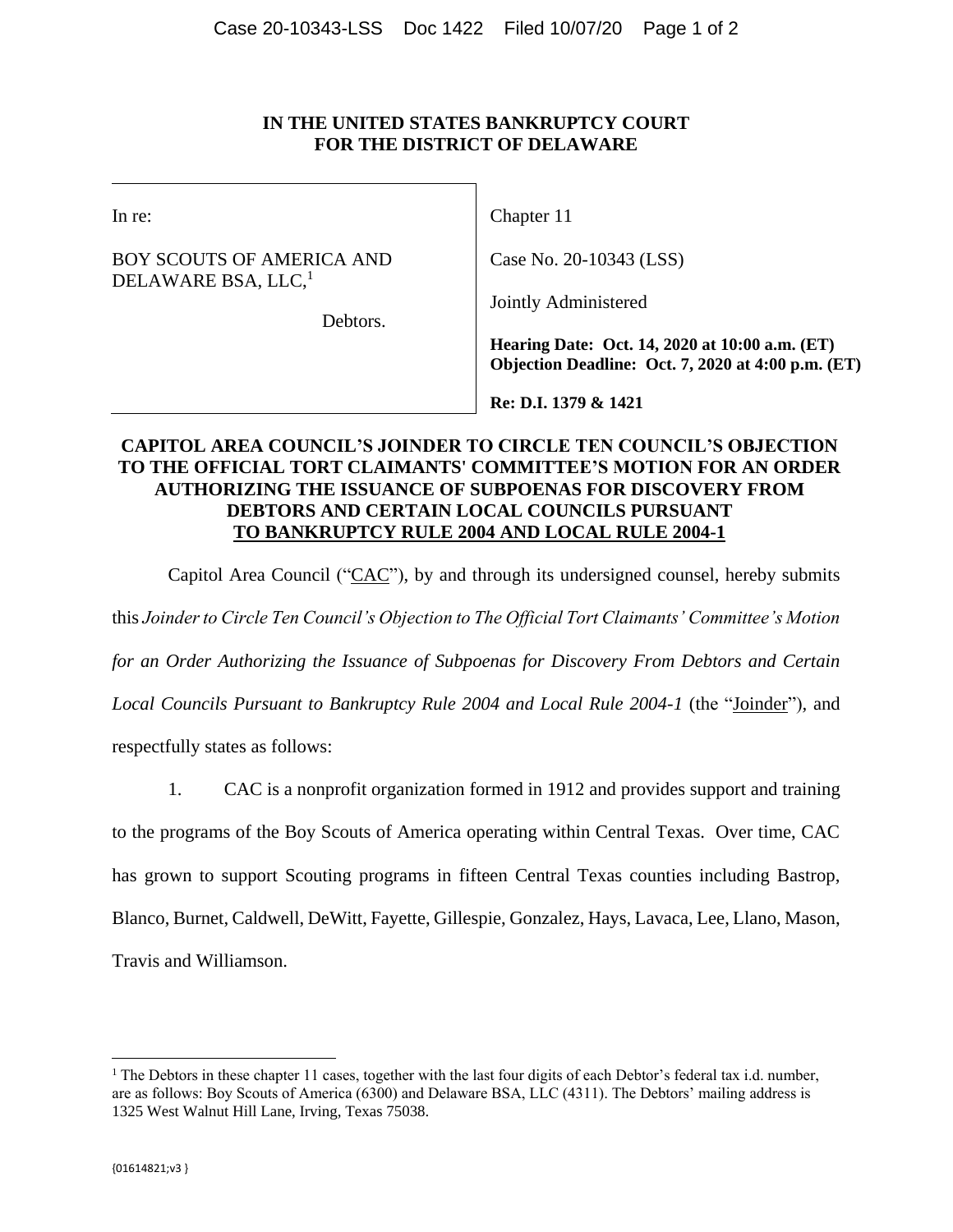#### Case 20-10343-LSS Doc 1422 Filed 10/07/20 Page 2 of 2

2. CAC is among the Additional Local Councils<sup>2</sup> from which the TCC seeks authority to compel discovery pursuant to the Rule 2004 Motion.

3. CAC objects to the Rule 2004 Motion, and adopts the factual averments and objections set forth in the Objection to the Rule 2004 Motion filed by Circle Ten Council [D.I. 1421] (the "Circle Ten Objection"), to the extent they are applicable to CAC.

4. CAC expressly reserves the right to supplement or amend this Joinder.

WHEREFORE, for the reasons set forth in the Circle Ten Objection, Capitol Area Council respectfully requests the Rule 2004 Motion be denied, and for such other and further relief as the Court deems just and equitable.

Dated: October 7, 2020 Wilmington, Delaware

#### **ASHBY & GEDDES, P.A.**

*/s/ William P. Bowden\_\_\_\_\_\_\_\_\_\_\_s* William Bowden (DE Bar No. 2553) 500 Delaware Avenue, 8th Floor P.O. Box 1150 Wilmington, Delaware 19899 Tel: (302) 654-1888 Fax: (302) 654-2067 Email: [wbowden@ashbygeddes.com](mailto:wbowden@ashbygeddes.com)

*Counsel for Capitol Area Council*

 $\overline{\phantom{a}}$ 

<sup>2</sup> Capitalized terms not otherwise defined herein have the meaning given them in the *Motion of the Official Tort Claimants' Committee Pursuant to Bankruptcy Rule 2004 and Local Rule 2004-1 for an Order Authorizing the Issuance of Subpoenas for Discovery from Debtors and Certain Local Councils* [D.I. 1379] (the "Rule 2004 Motion").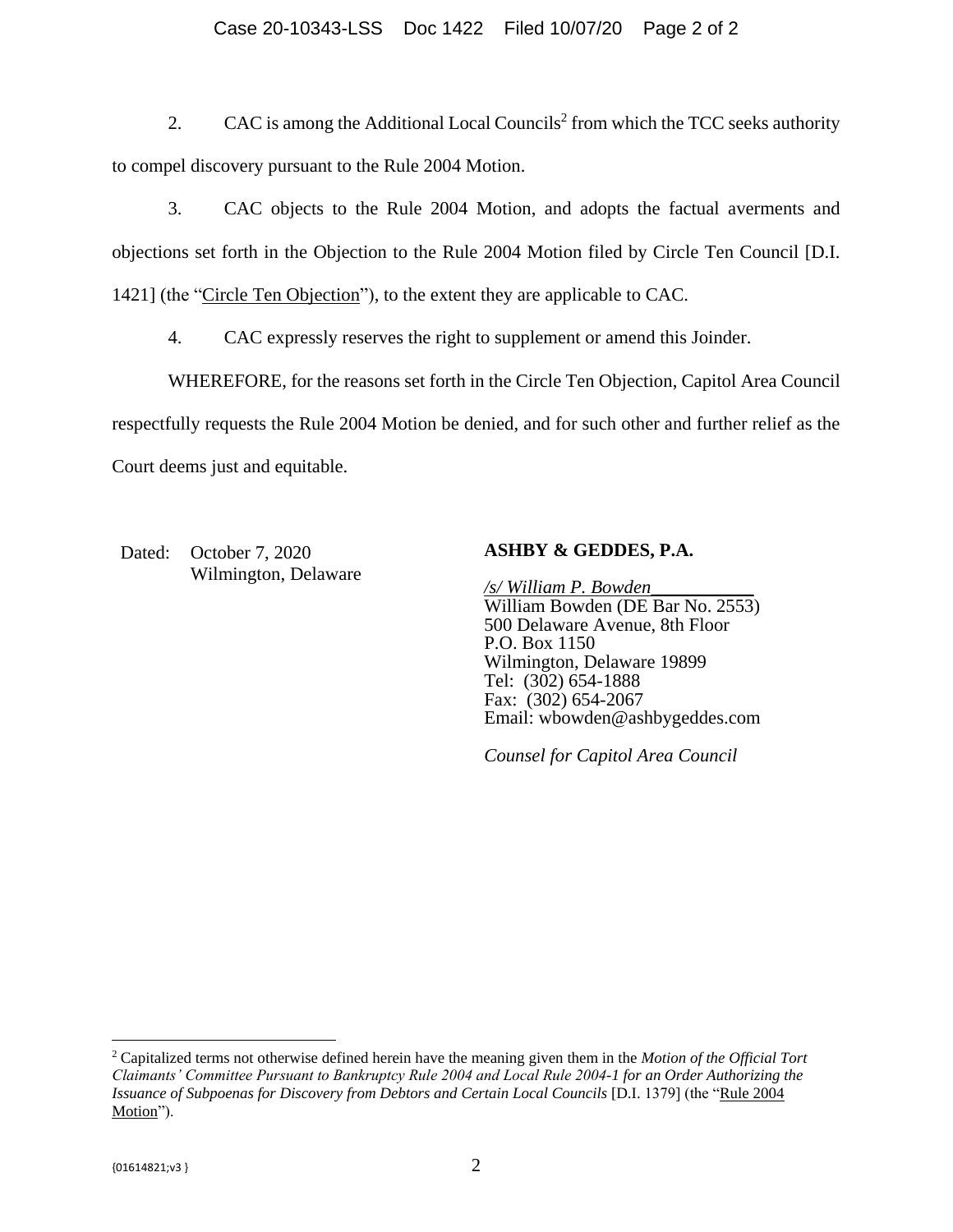## **CERTIFICATE OF SERVICE**

I, William P. Bowden, hereby certify that on October 7, 2020, I caused one copy of the foregoing to be served upon (1) all parties of record via CM/ECF and (2) to the parties on the attached service list via electronic mail.

Dated: October 7, 2020 */s/ William P. Bowden*

William P. Bowden (DE Bar No. 2553)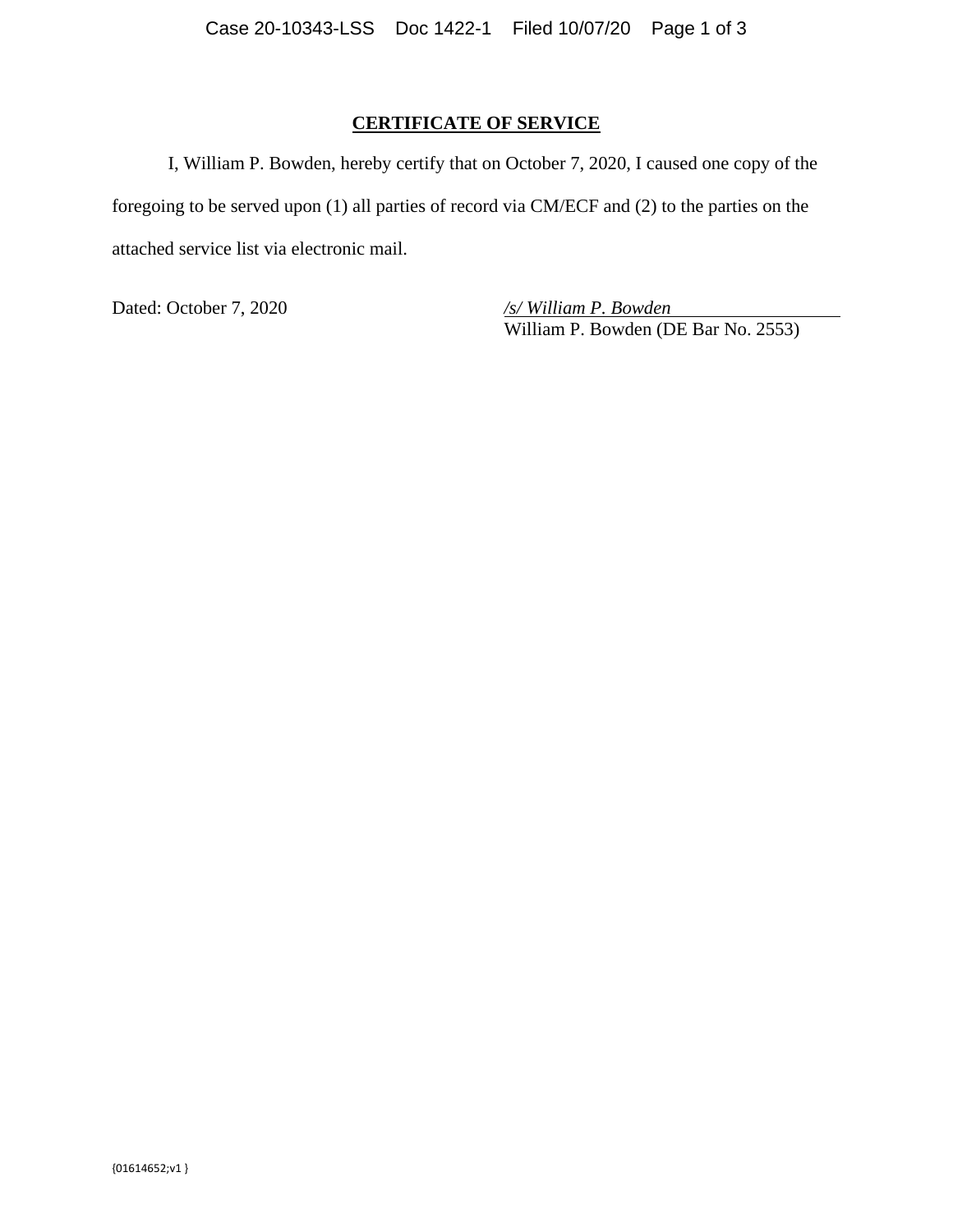# **SERVICE LIST**

| Pachulski Stang Ziehl & Jones LLP              | Office of the United States Trustee for the |
|------------------------------------------------|---------------------------------------------|
| Attn: James I. Stang, John A. Morris, James E. | <b>District of Delaware</b>                 |
| O'Neill and John W. Lucas                      | Attn: David I. Buchbinder and Hannah Mufson |
| 919 North Market Street, 17th Floor            | McCollum                                    |
| P.O. Box 8705                                  | J. Caleb Boggs Federal Building             |
| Wilmington, DE 19899-8705                      | 844 North King Street, Suite 2207           |
| Email: jstang@pszjlaw.com                      | Lockbox #35                                 |
| Email: <i>jmorris@pszjlaw.com</i>              | Wilmington, DE 19801                        |
| Email: joneill@pszjlaw.com                     | Email: david.I.buchbinder@usdoj.gov         |
| Email: <i>jlucas@pszjlaw.com</i>               | Email: Hannah.mccollum@usdoj.gov            |
|                                                |                                             |
| Counsel to the Tort Claimants' Committee       |                                             |
|                                                |                                             |
| Morris, Nichols, Arsht & Tunnell               | <b>Sidley Austin LLP</b>                    |
| Attn: Derek C. Abbott, Joseph Charles          | Attn: Karim Basaria, James W Ducayet,       |
| Barsalona II, Eric Moats. Andrew R.            | Thomas A. Labuda, Jr., Matthew Evan Linder, |
| Remming, and Paige Noelle Topper               | Andrew Fotre O'Neill, Melanie E. Walker and |
| 1201 N. Market Street                          | Blair M. Warner                             |
| P.O. Box 1347                                  | 1 South Dearborn Street                     |
| Wilmington, DE 19899                           | Chicago, IL 60603                           |
| Email: dabbott@mnat.com                        | Email: kbasaria@sidley.com                  |
| Email: jbarsalona@mnat.com                     | Email: jducayet@sidley.com                  |
| Email: emoats@mnat.com                         | Email: tlabuda@sidley.com                   |
| Email: aremming@mnat.com                       | Email: mlinder@sidley.com                   |
| Email: ptopper@mnat.com                        | Email: aoneill@sidley.com                   |
|                                                | Email: mewalker@sidley.com                  |
| Counsel to the Debtors                         | Email: blair.warner@sidley.com              |
|                                                |                                             |
|                                                | Counsel to the Debtors                      |
|                                                |                                             |